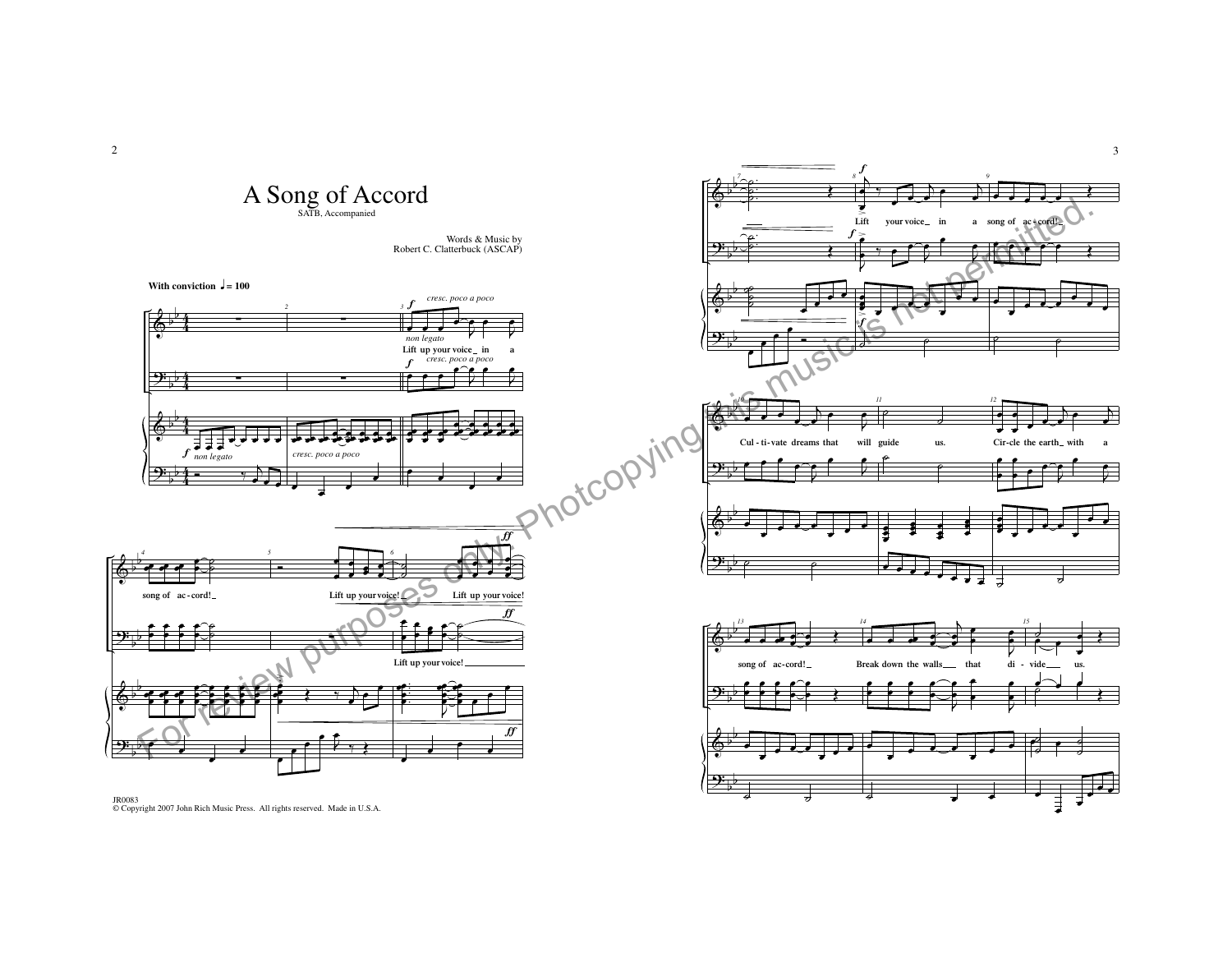

4

5

*non legato* ,,,

j c <u>. . .</u>

o ۰ о o ь z  $\ddot{\phantom{a}}$ 

c

7

o ю

o ø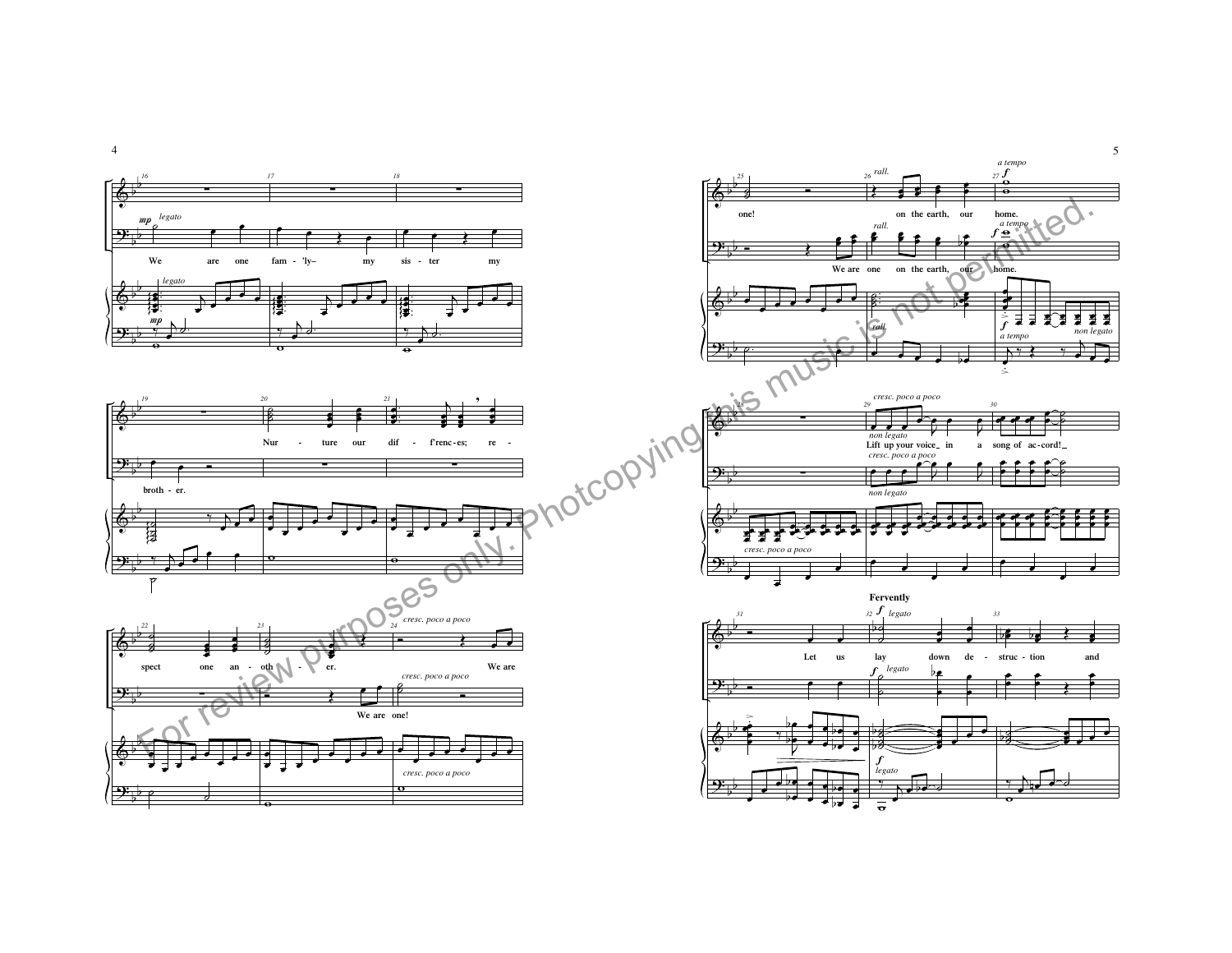



7